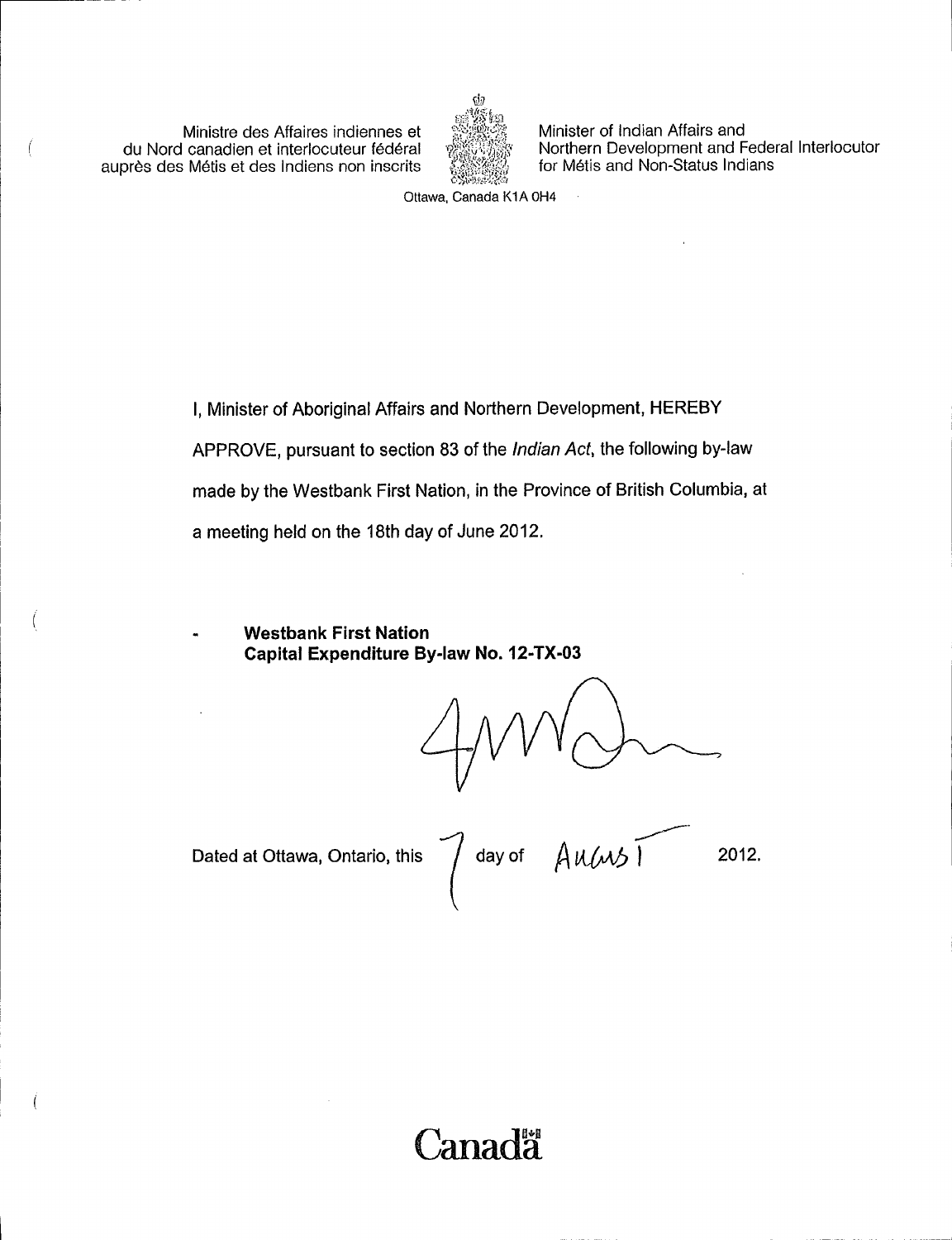### WESTBANK FIRST NATION CAPITAL EXPENDITURE BYLAW NO. 12 -TX -03

To authorize the expenditure of <sup>a</sup> maximum of Four Hundred Thousand Dollars (\$400,000. 00) from money raised pursuant to section 83(1) of the Indian Act, for the purposes of constructing the Campbell Road Sewer Project within the Tsinstikeptum Indian Reserve No. 10.

WHEREAS: Pursuant to Section 83(1) of the Indian Act and Westbank First Nation's inherent right of self-government, Westbank First Nation has enacted the Westbank First Nation Property Taxation Bylaw,  $95-TX-08$  (the "Taxation By-law");

- A. Pursuant to the Westbank First Nation Expenditure By -law, 1995, amended by By -law 97 -TX -03 ( the "Expenditure By-law"), Westbank First Nation is authorized to expend moneys raised pursuant to the Taxation By -law for local purposes, including the provision of Local Services on Reserve and capital projects;
- B. In accordance with section 12(3)(1) of the Taxation By-Law, Westbank First Nation annually deposits ten percent (10%) of annual gross taxes into the "a cumulative capital projects fund", (the "Cumulative Fund") to be used from time to time for such capital projects as may be authorized by a separate by-law;
- C. In accordance with 4.4 of the WFN Expenditure By -law 1995, all surplus monies remaining in the Taxation Fund at the end of the Fiscal Year specified in the Expenditure by -law Annual Budget Schedule may be transferred into the Stabilization Fund, and may be applied towards the operation and administration costs for the next Fiscal Year, overruns on existing Capital projects or for any other contingencies, (the "Stabilization Fund");
- D. Westbank First Nation deems it desirable and in the best interest of the band members to advance funds to complete the Campbell Road Sewer Project on Tsinstikeptum Indian Reserve No. 10.;
- E. Westbank First Nation has estimated the total cost of the construction of the Campbell Road Sewer Project on Tsinstikuptum Indian Reserve to be not more than \$400,000 as outlined in Schedule "A" to this by-law.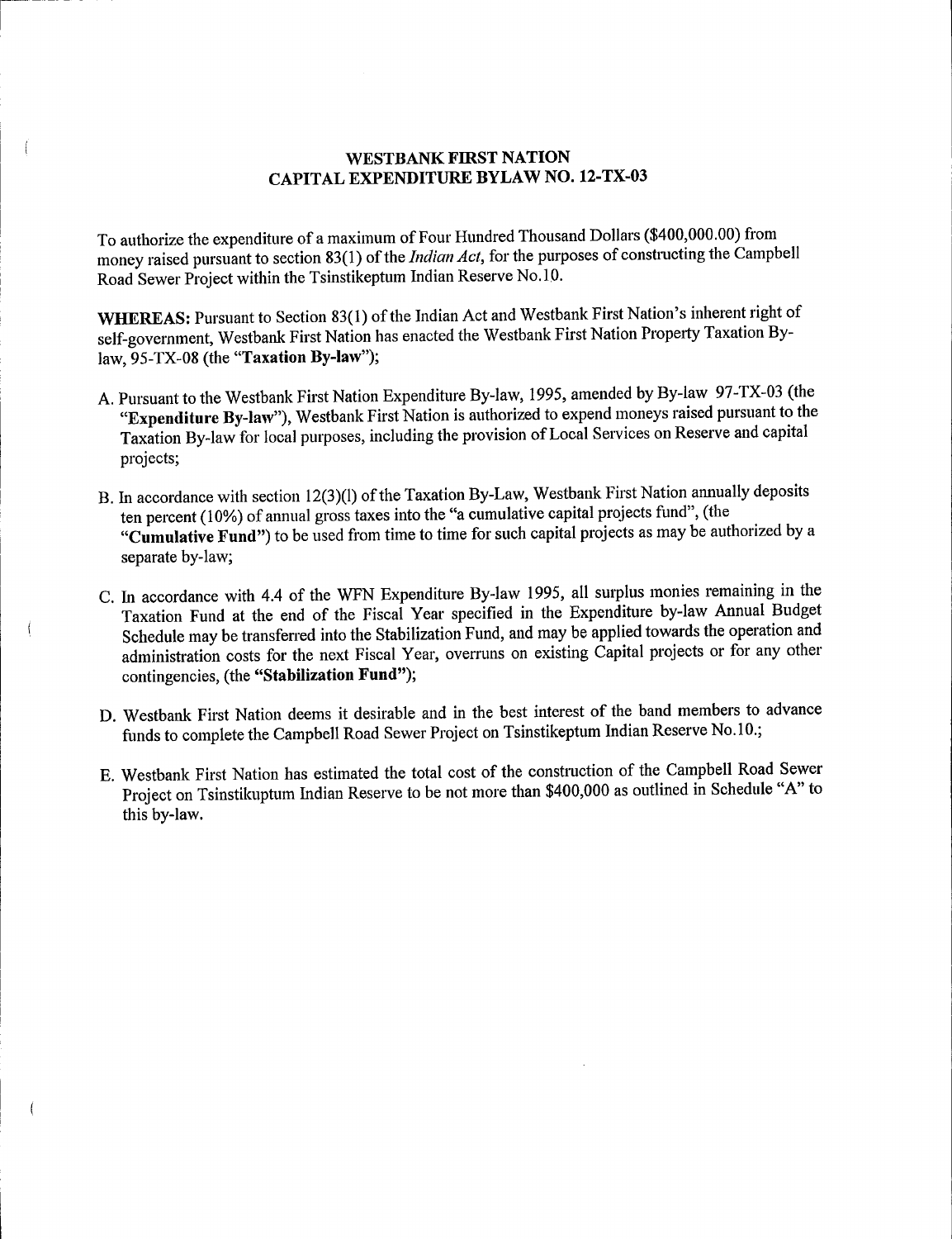NOW THEREFORE, THE Council of Westbank First Nation hereby enacts the following by -law;

#### SHORT TITLE

1. This By-law may be cited for all purposes as the IR#10 Campbell Road Sewer Project Capital Expenditure Bylaw No. 12-TX-03.

### EXPENDITURE AUTHORIZATION

- 2. Westbank First Nation hereby acknowledges that it is in the best interests of the members of Westbank First nation to proceed with the Campbell Road Sewer Capital Expenditure Project as summarized in schedule "A" to this by-law.
- 3. Westbank First Nation hereby approves the expenditure of not more than four hundred thousand dollars (\$400,000) Dollars from the Cumulative Fund for the purposes of designing and constructing the IR No.10 Campbell Road Sewer Capital Expenditure Project (the "Project Funds");

 $\overline{1}$ 

 $\left($ 

- 4. Westbank First Nation also authorizes of the expenditure of all or <sup>a</sup> portion of the Project Funds to acquire all such lands, easements, rights -of -ways, license, permits, rights and authorities as may be required or desirable for or in connection with the IR No. 10 Campbell Road Sewer Capital Expenditure Project.
- 5. Any of the project funds not expended on the "Campbell Road Sewer Capital Expenditure Project" or incidental costs related thereto will be reimbursed to the fund from which it originated so that the contributions from both the Cumulative Fund and the Stabilization fund will be equal at the end of the project.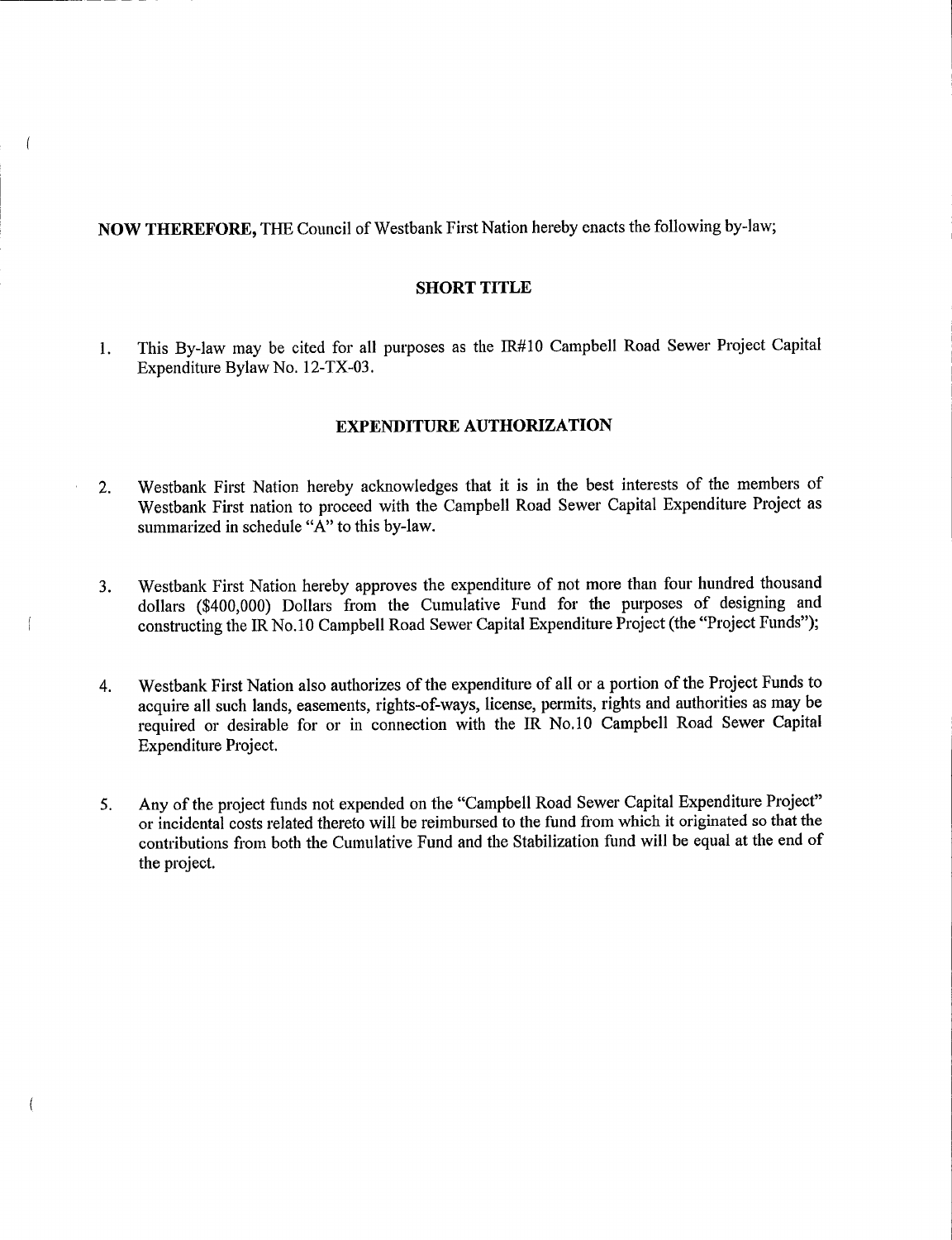### **EFFECTIVE**

This By -law comes into full force and effect upon approval by the Minister of the Department of Aboriginal Affairs and Northern Development.

### BE IT HEREBY RESOLVED AND AGREED:

That this By-law, entitled IR#10 Campbell Road Sewer Project Capital Expenditure By-law No. 12-TX-03 being read for the first, second and third and final time by the Council of Westbank First Nation held at duly convened meetings.

## 1<sup>st</sup> Reading

i

i

 $K$ elowna, British Columbia, this  $4<sup>th</sup>$  day of June 2012.

## $2<sup>nd</sup>$  Reading

Exempt from second reading as per section 60.9 of Westbank First Nation Constitution pertaining to enactment of <sup>a</sup> Local Revenue Law.

 $3<sup>rd</sup>$  Reading  $Kelowna$ , British Columbia, this  $18<sup>th</sup>$  day of June 2012.

Robert Louie

Councillor Mickey Werstuik **2008** Councillor Michael De Guevara

Councillor Lorrie Hogaboam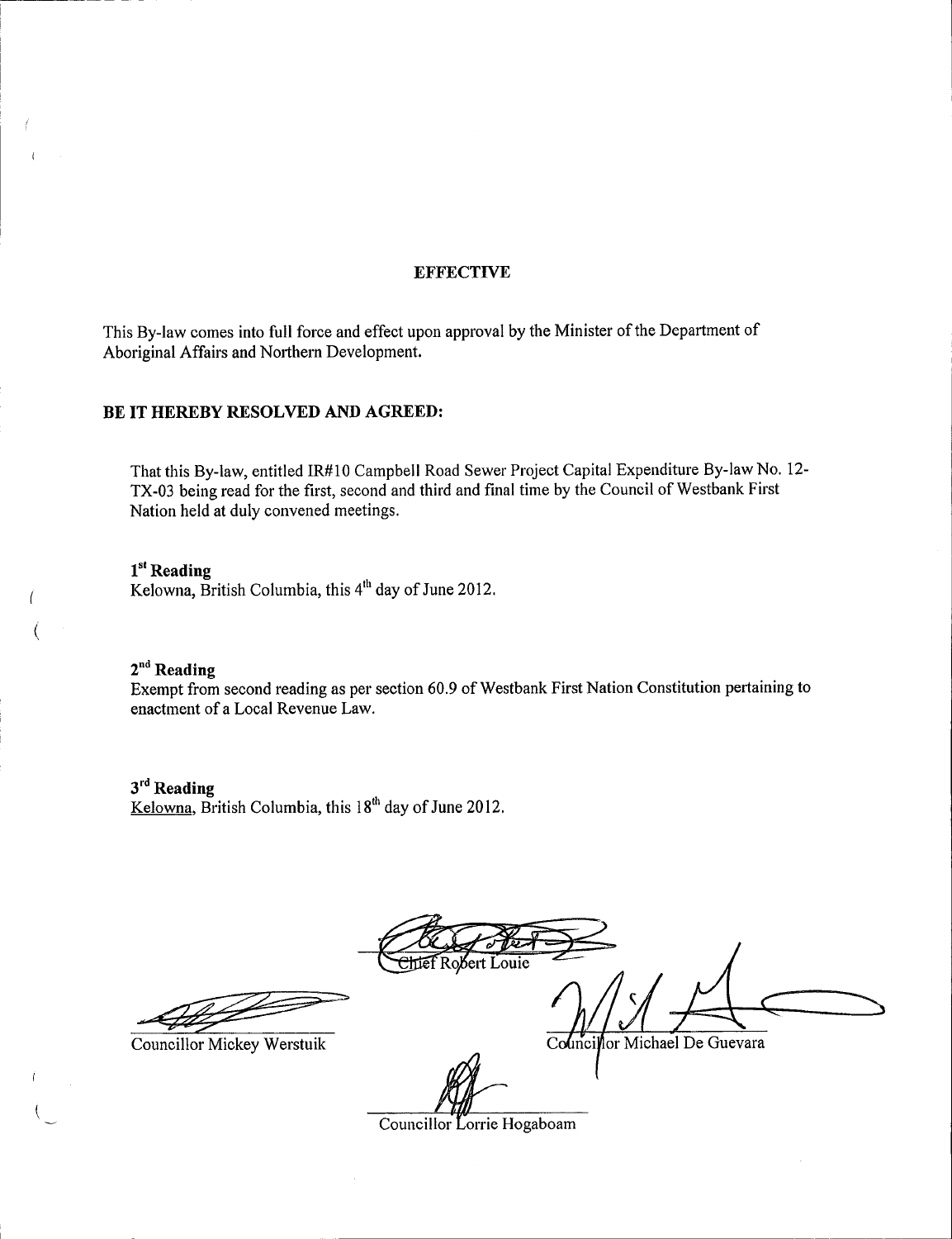## 1R #10 Campbell Road Sewer Project Capital Expenditure By -law No. 12 -TX -03

 $\overline{1}$ 

 $\overline{(\cdot)}$ 

 $\overline{ }$ 

## COST SUMMARY

| <b>ITEM</b>                  | WFN (LGS)<br><b>LOCAL</b><br><b>GOVERNMENT</b><br><b>SERVICES</b> | <b>YEAR OF</b><br><b>EXPENDITURE</b> |  |
|------------------------------|-------------------------------------------------------------------|--------------------------------------|--|
| Stage $I$ – planning         | \$                                                                | 2012                                 |  |
| Stage II - detail design     | \$                                                                | 2012                                 |  |
| Stage III - land acquisition | \$                                                                | N/A                                  |  |
| Stage IV-construction        | \$                                                                | 2012                                 |  |
| <b>TOTAL</b>                 | \$400,000                                                         |                                      |  |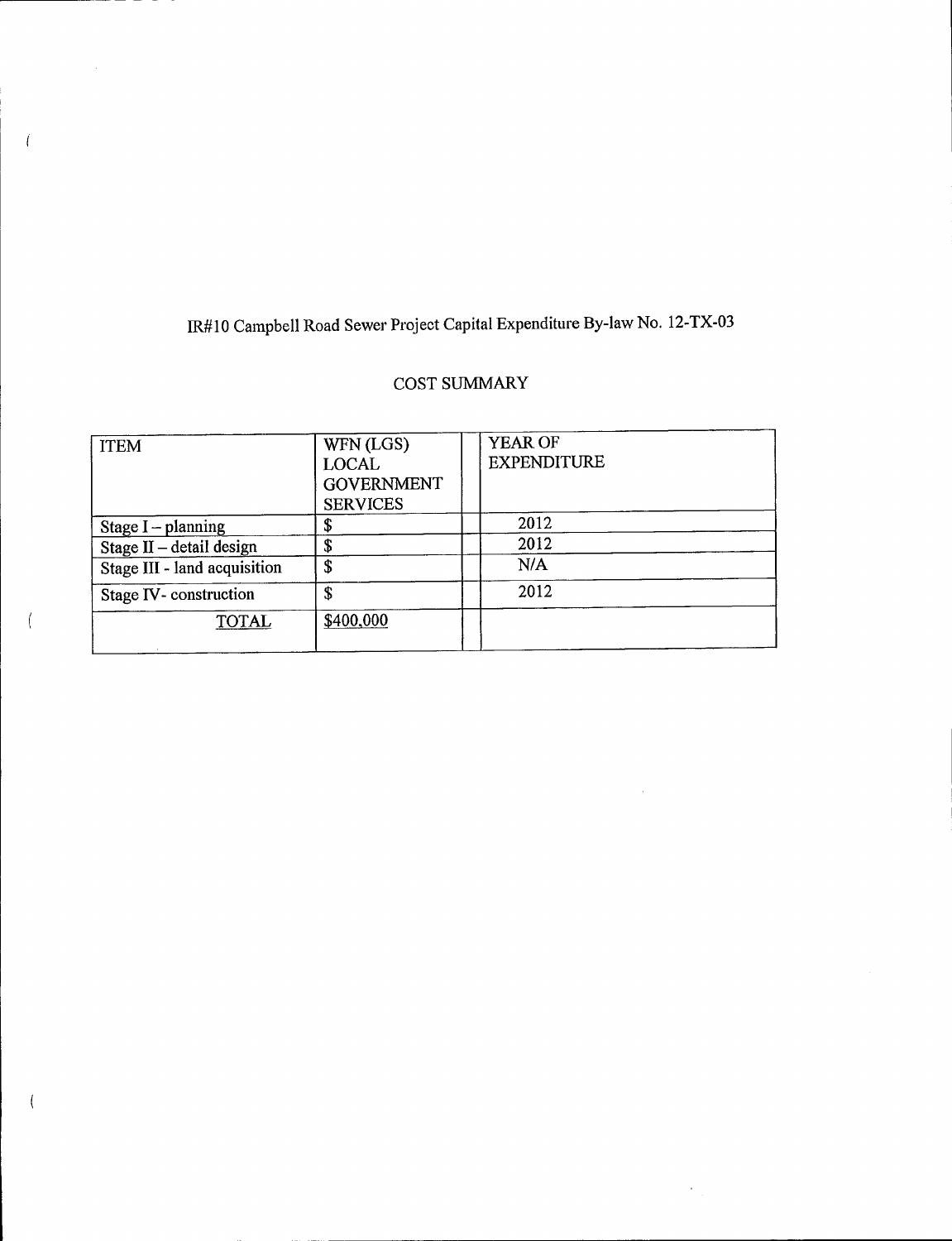